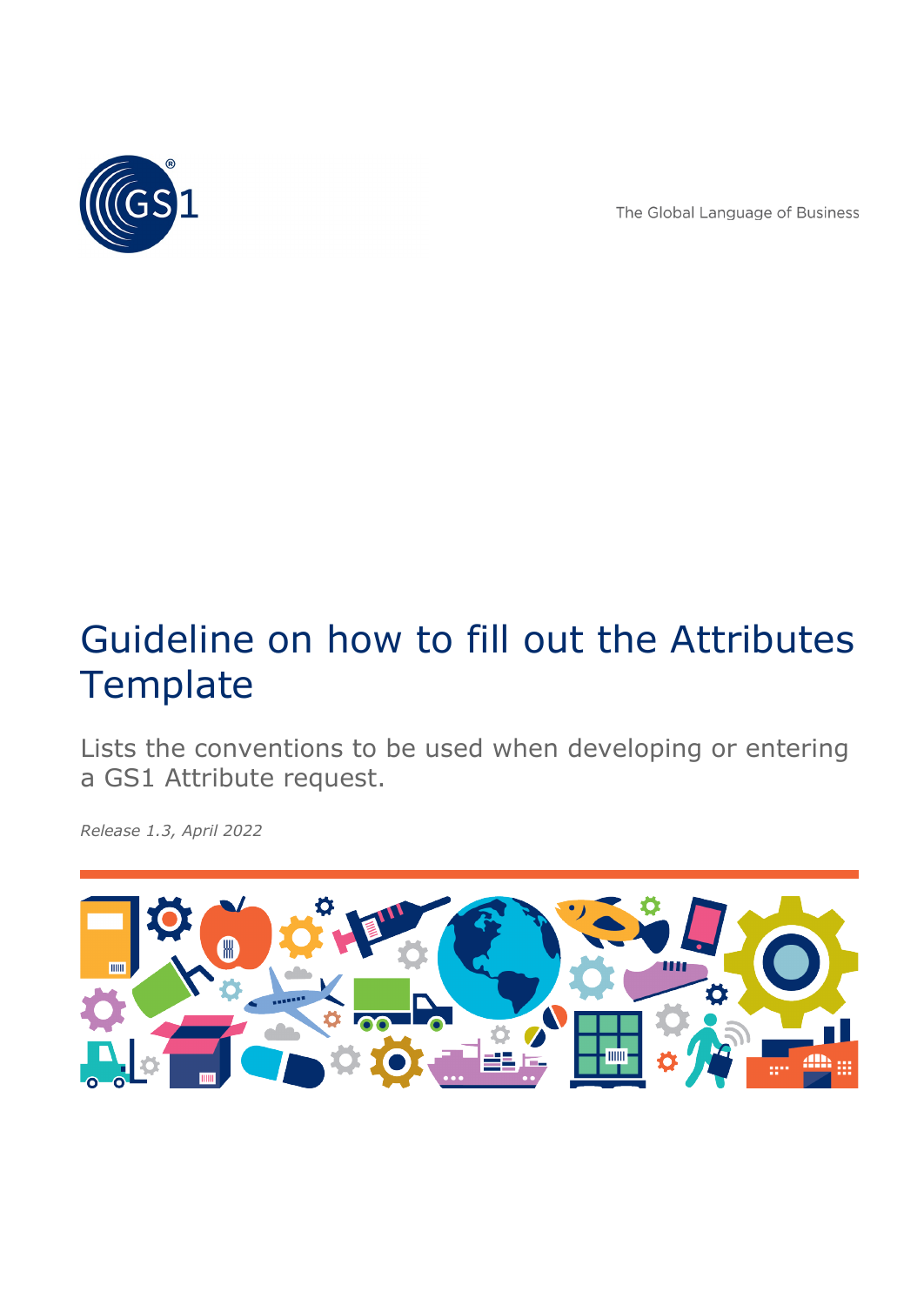

## **Document Summary**

| Document Item        | <b>Current Value</b>                                                                     |
|----------------------|------------------------------------------------------------------------------------------|
| Document Name        | Guideline on how to fill out the Attributes Template                                     |
| Document Date        | April 2022                                                                               |
| Document Version     | 1.3                                                                                      |
| Document Issue       |                                                                                          |
| Document Status      | Approved                                                                                 |
| Document Description | Lists the conventions to be used when developing or entering a<br>GS1 Attribute request. |

## **Contributors**

| Name <sup>1</sup> | Organisation      |
|-------------------|-------------------|
| S.Robba           | GS1 Global Office |
| E Harpell         | GS1 Global Office |

## **Log of Changes**

| Release | Date of Change | Changed By | Summary of Change                                                  |  |
|---------|----------------|------------|--------------------------------------------------------------------|--|
| 1.0     | Feb 2021       | S. Robba   | Initial publication                                                |  |
| 1.1     | Jul 2021       | S. Robba   | Added ADB template information                                     |  |
| 1.2     | Dec 2021       | E. Harpell | Merge ADB template information into<br>existing attribute template |  |
| 1.3     | Apr 2022       | S. Robba   | Updated for new template                                           |  |

## **Disclaimer**

THIS DOCUMENT IS PROVIDED "AS IS" WITH NO WARRANTIES WHATSOEVER, INCLUDING ANY WARRANTY OF MERCHANTABILITY, NONINFRINGEMENT, FITNESS FOR PARTICULAR PURPOSE, OR ANY WARRANTY OTHER WISE ARISING OUT OF THIS SPECIFICATION. GS1 disclaims all liability for any damages arising from use or misuse of this document, whether special, indirect, consequential, or compensatory damages, and including liability for infringement of any intellectual property rights, relating to use of information in or reliance upon this document.

GS1 retains the right to make changes to this document at any time, without notice. GS1 makes no warranty for the use of this document and assumes no responsibility for any errors which may appear in the document, nor does it make a commitment to update the information contained herein.

GS1 and the GS1 logo are registered trademarks of GS1 AISBL.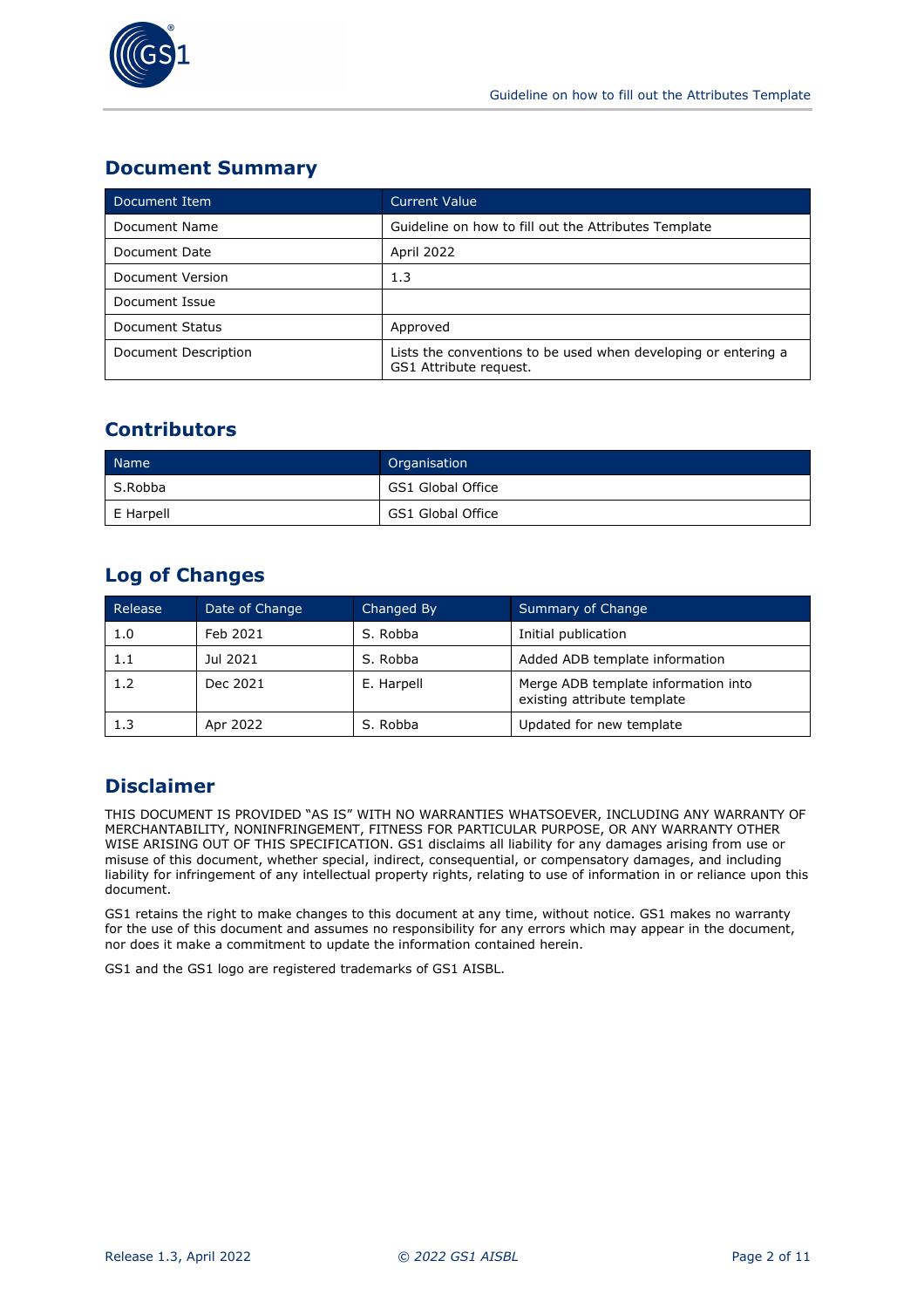

## **Table of Contents**

- **[Document conventions............................................................................](#page-2-0) 3**
- **1 Introduction [.....................................................................................](#page-2-1) 3**
- **2 [Guidance for creating a quality Work Request for a GS1 Attributes](#page-2-2) .. 3**
- **3 [Appendix: Attribute Definitions for Business styling principles.......](#page-10-0) 11**

## <span id="page-2-0"></span>**Document conventions**

Like all GS1 standards and guidelines, the "Guideline on how to fill out the GS1 Attribute Template", is written in UK English.

The keywords, SHALL, SHALL NOT, and MAY, when they appear in this document, are to be interpreted as described in in Annex G of the ISO/IEC Directives, Part 2, 2001, 4th edition, as defined here:

- **SHALL** means that all conforming implementations must do what the statement says, otherwise the implementation is not conforming. No deviation is permitted.
- **SHALL NOT** means that all conforming implementations must not do what the statement prohibits, otherwise the implementation is not conforming. No deviation is permitted.
- **MAY** (or CAN) means that a conformation implementation is allowed to do what the statement says, but it is not required to for conformance.

## <span id="page-2-1"></span>**1 Introduction**

Attributes are a part of the GS1 system of standards and SHALL be followed by all the parties that intend to conform to the GS1 standards for which the attributes have been defined.

Attributes SHALL be developed and maintained following the GSMP process.

This document provides guidelines on constructing quality Attributes covering the following GS1 domains:

- GDSN (Global Data Synchronisation Network): all messages currently used within the GDS Network within the business domains of Catalogue Item Synchronisation, Price Synchronisation, Item Authorisation and Party Synchronisation.
- Global Data Model.

When attributes are developed for other GS1 domains, they should follow guidelines provided in this document. As the GS1 standards evolve, this document may need to be revised.

## <span id="page-2-2"></span>**2 Guidance for creating a quality Work Request for a GS1 Attributes**

The Attribute template is designed to provide minimal instruction.

**Template to submit a Work Request for GS1 Attributes <https://www.gs1.org/standards/wr>**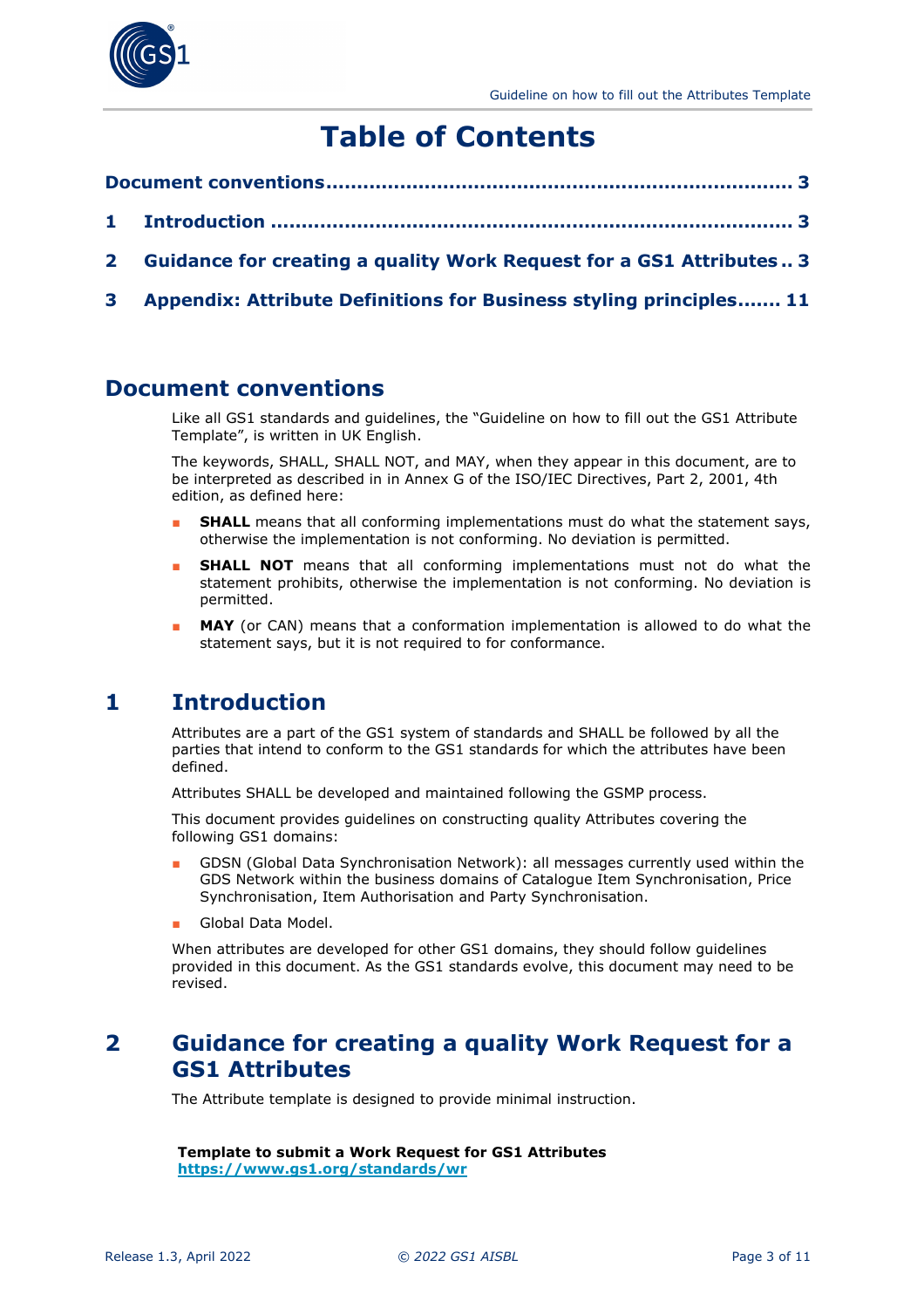

**Mote**: The template contains example rows and use information. EXAMPLE ROWS IN THE TEMPLATE MUST BE DELETED PRIOR TO SAVING YOUR REQUIREMNETS DOCUMENT AND UPLOADING THE REQUIREMENTS DOCUMENT INTO YOUR WORK REQUEST.

**IMPORTANT:** If this request is to change an attribute name or delete an attribute, then a CHANGE row SHALL also be submitted with a definition change stating the attribute is being deprecated with a migration statement, and a migration form template SHALL be included with the work request. Click here for [Migration Template download.](https://www.gs1.org/sites/default/files/docs/gsmp/migration_gmd_template_feb_21.xlsx) 

Example: Changing attribute from oldAttribute to newAttribute

Change the definition of oldAttribute to state "NOTE: this attribute is being deprecated, please start using newAttibute. This is the old definition"

Add "newAttribute"

Delete the old attribute "oldAttribute"

It is important for the community to have time to migrate, so the process is Add New, Change definition of Old, then Delete Old, once community migrates. GS1 will work with community on implementation timing.

**IMPORTANT:** If this request is to add a new attribute, be sure to complete the New attribute fields in the template.

The request for an attribute type of request SHALL follow the guidance for the following information:

**[WR1] Action** - to be performed on the requested Attribute SHALL always be provided. One of the following values SHALL be used:

- ADD for new Attributes
- DELETE for existing Attributes that need to be removed
- CHANGE for existing attributes that need to be modified

**[WR2] Requirements Description –** This SHALL contain what you are requesting in text. This is not the business rationale. See [WR16]

Example: Add a new description attribute for additives.

**[WR3] Module** – From the drop-down list a selection SHALL be provided.

A Module is a group of attributes that make up a logical set of information.

**Note:** If you do not see the module in the drop-down list or if do not know the name of the module, select "- Modeler Suggested –". GS1 will determine the proper module or create a new one.

**Note:** The module names do not have the word "Module" at the end of each name in the drop down

#### Example:

- $-$  New  $-$  if this is a new grouping of attributes.
- – Common this is a group of attributes shared with EDI (Not a typical selection).
- – Modeler Suggested if you are looking for a recommendation from GS1.
- **NutritionalInformation**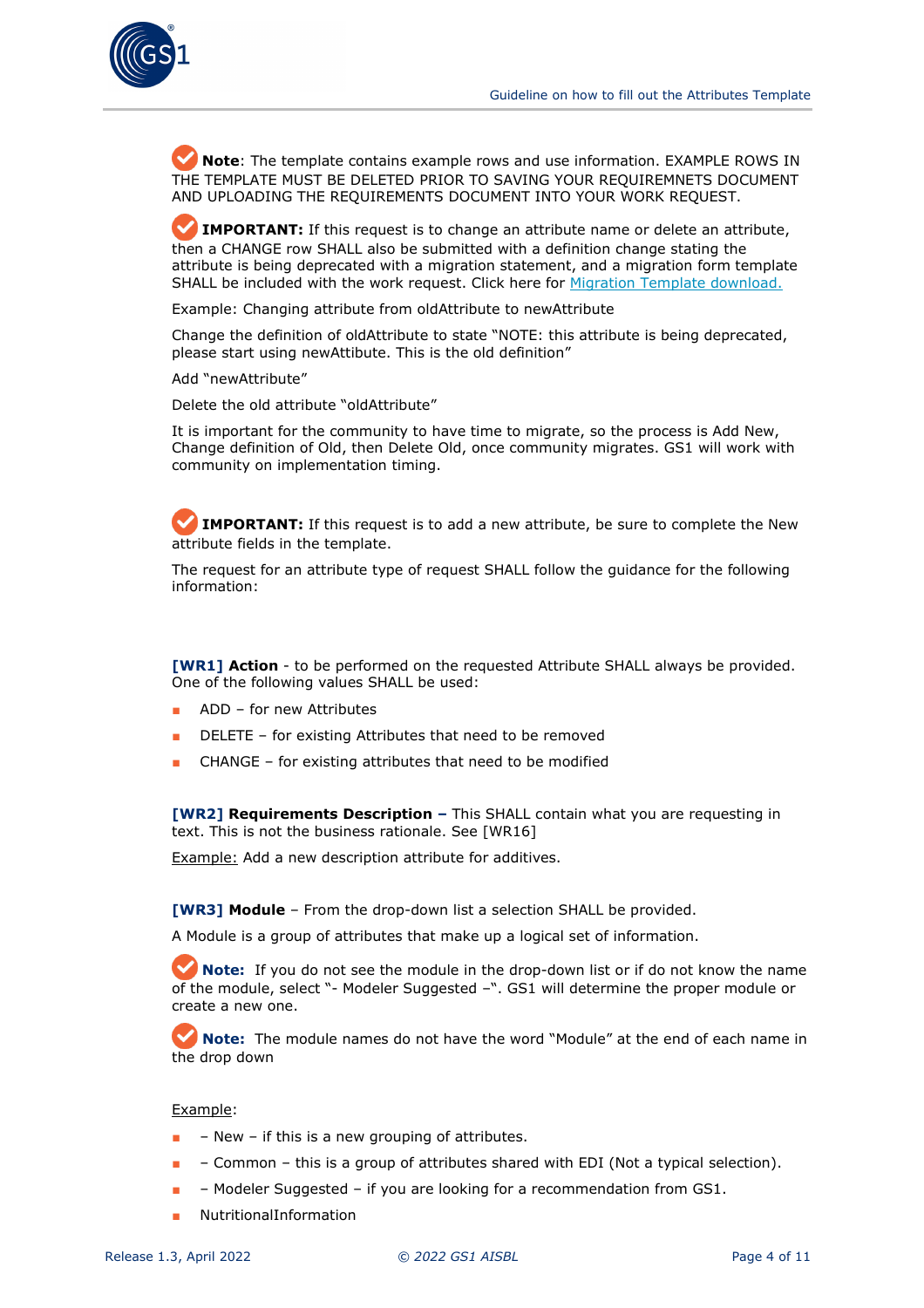

**[WR4] Class** – the class field is optional. If you know where you would like an attribute to be placed within a module, specify which class. The format for a class is always Upper case for each word in the class.

Example:

- Modeler Suggested if you do not know or if you would like GS1 to recommend a class.
- AllergenRelatedInformation

**[WR5] Technical Attribute Name/Role** – The attribute being requested, changed, or deleted SHALL be provided, except if this is a request for a new class. All attributes SHALL begin with a lower case first letter and each word following will be upper case proper.

If the request is for a new class of attributes, the format for a class is always Upper case for each word in the class.

**Note:** A change to an Attribute name SHALL NOT use font colours nor strikethroughs to represent changes.

An attribute name change requires a migration template to be filled out and accompany the work request

#### Example:

- allergenStatement
- packagingMarkedLabelAcceditationCode
- height
- dVDRegionCode note attributes beginning with an acronym start the same way.

Example of a new class:

**NewClassInformation** 

**[WR6] Business Attribute Name** - clearly and concisely conveys the attribute content using business (not technical) terms.

- Significant words are capitalized and separated by blank spaces, for example: "Count of Each Specific Product"
- Acronyms (when needed) SHALL be fully expanded, for example: "Contact Information GLN (Global Location Number)"
- Business Name SHALL include "Code", "Type Code" or "Indicator" for those types of attributes
- Refrain from using the word "Product" as the lead word of the Business Name
	- Exception: where it's required to form an integral understanding of what the attribute is by name
	- Exception: where it's required to differentiate the attribute from another attribute of a similar name

**[WR7] Data Type** – from the drop-down list a selection SHALL be provided with an add or if the data type is changing.

**Note:** Do not use: Description/Free Text, Description1000, Description200, Float-UOM, MeasurementUnitCode, NonBinaryLogicEnumeration-ISO3166\_2, Numeric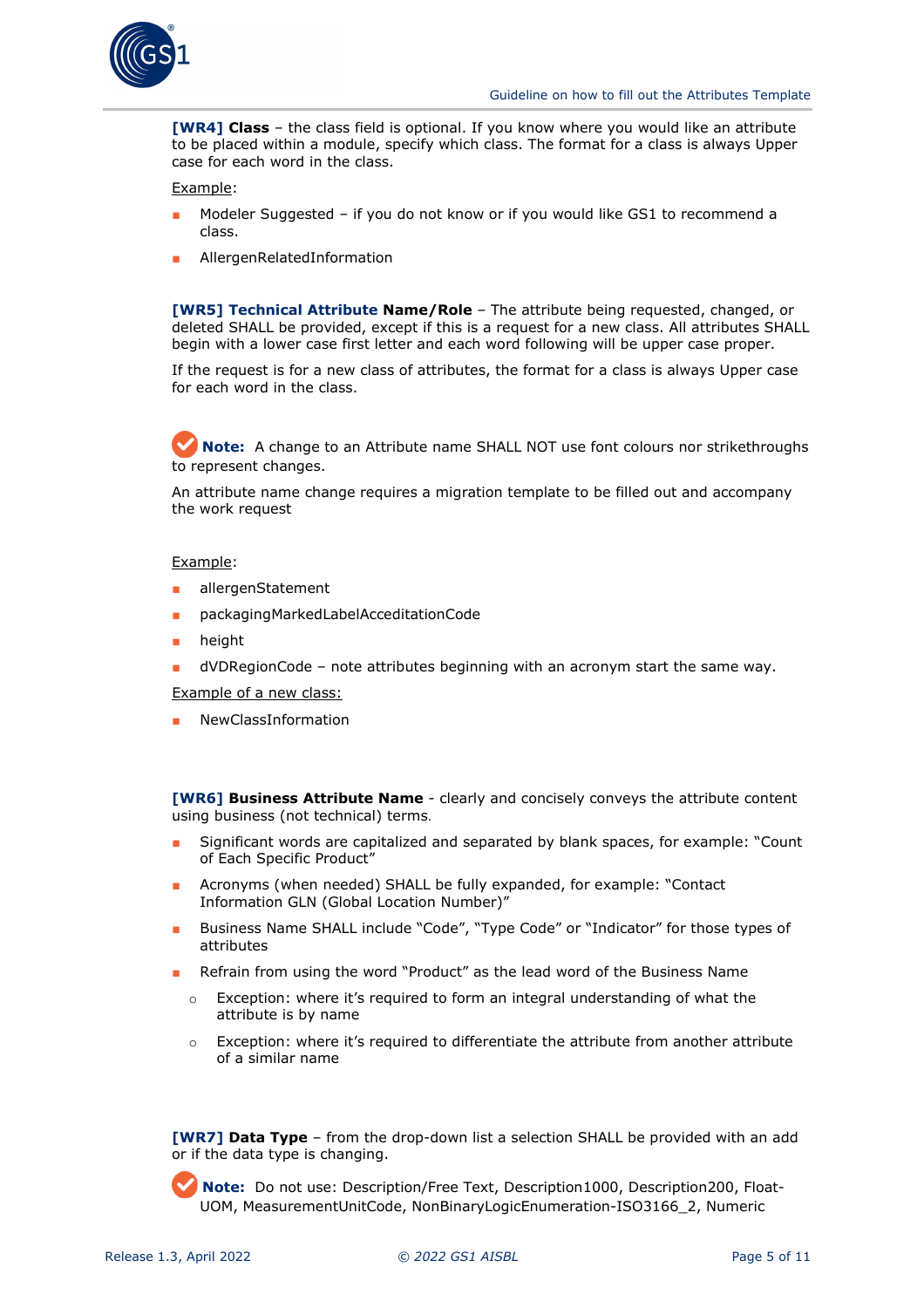

| Data type             | Data Type<br>Definition                                                                                     | Example                                                                                                                                                            | Multiplicity | Data<br>length                         |
|-----------------------|-------------------------------------------------------------------------------------------------------------|--------------------------------------------------------------------------------------------------------------------------------------------------------------------|--------------|----------------------------------------|
| Amount                | Enables<br>currency                                                                                         | \$1.25, €3.75                                                                                                                                                      | $0.7*$       | Set field<br>length<br>(70)            |
| Boolean               | is a yes or no<br>attribute                                                                                 | true or false                                                                                                                                                      | 01           | 45                                     |
| Codelist              | Valid value<br>code list,<br>drop=down                                                                      | FREE_FROM_GLUTEN                                                                                                                                                   | Varies       | 80                                     |
| DateTime              | Enables a<br>date with<br>time                                                                              | $2021 - 01 -$<br>21:13:05:23T                                                                                                                                      | 0.1          | Set field<br>length<br>(24)            |
| Decimal               | has a<br>decimal<br>place and<br>can be<br>negative<br>numbers                                              | $0.001, -3.85$                                                                                                                                                     | Varies       | Set field<br>length<br>(70)<br>(30.39) |
| Description           | enables a<br>text field<br>with<br>languages                                                                | This is a description.<br>en<br>Ceci est une<br>description. Fr<br>Tämä on kuvaus. fi                                                                              | $0*$         | Varies                                 |
| ExternalCodeList      | For code lists<br>that exist<br>outside of<br>GS1                                                           | ABX_TN772                                                                                                                                                          | Varies       | Varies                                 |
| Float                 | has a<br>decimal<br>place and<br>can be<br>negative<br>numbers                                              | $-3.78, 5.2786$                                                                                                                                                    | Varies       | Set field<br>length<br>70<br>(30.39)   |
| Formatted Description | if there is a<br>need for a<br>language<br>enablement<br>for a<br>sequence to<br>order the<br>descriptions. | See Trade item<br>implementation<br>guide for detailed<br>information.<br>This is a description.<br>Sequence 1<br>This is the second<br>description.<br>Sequence 2 | $0.7*$       | Varies                                 |
| Integer               | Whole<br>numbers, no<br>decimal, can<br>be negative.                                                        | $-2, -1, 0, 1, 2, 3$                                                                                                                                               | Varies       | 70                                     |
| Country Codes         | ISO3166_1<br>Code                                                                                           | 250, 840                                                                                                                                                           | Varies       | 3                                      |

#### Examples: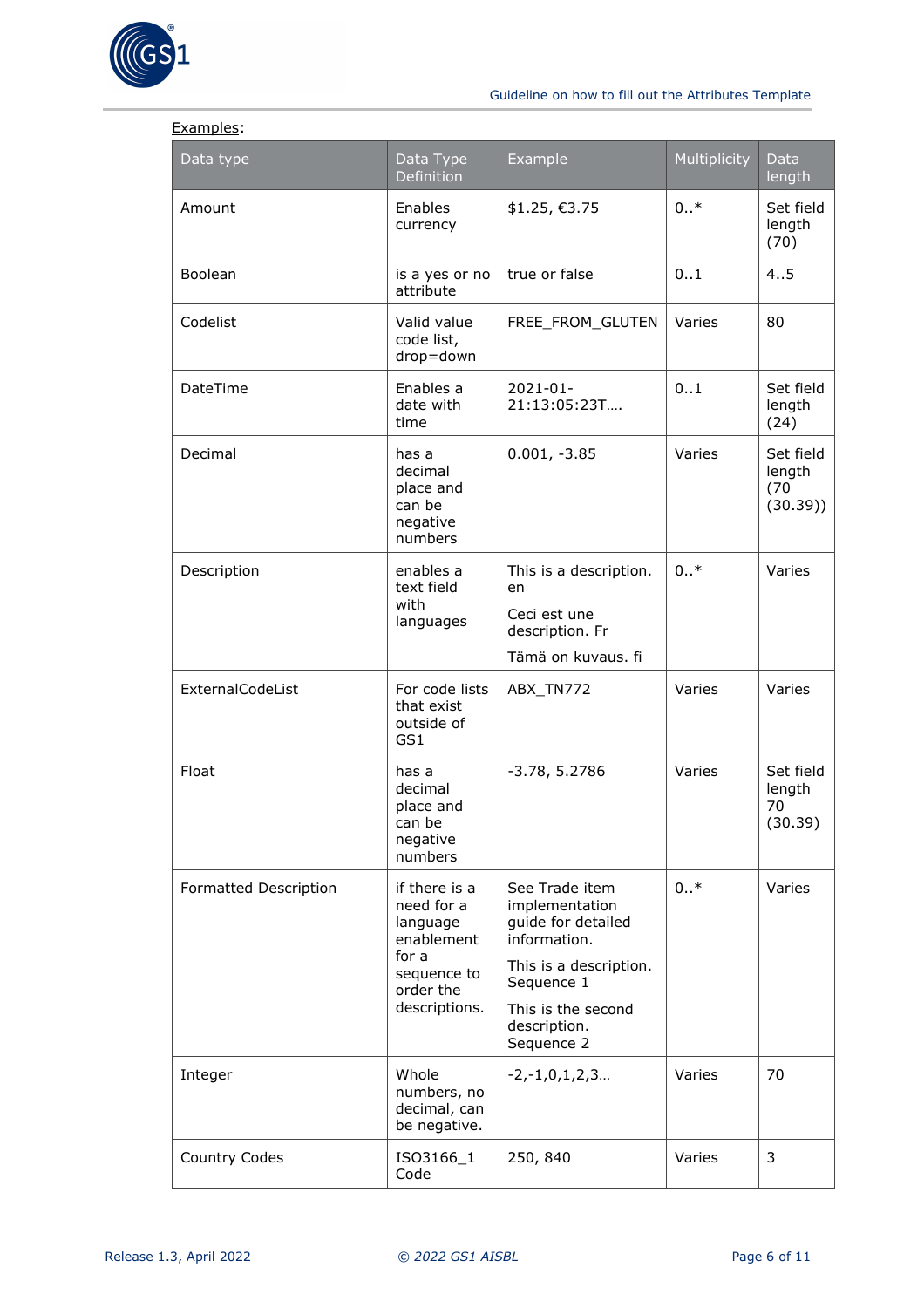

#### Guideline on how to fill out the Attributes Template

| Measurement               | a decimal<br>with a unit of<br>measure                                                 | 3.75 CMT, 5.28 KGM                        | 08                 | Set field<br>length<br>70<br>(30.39) |
|---------------------------|----------------------------------------------------------------------------------------|-------------------------------------------|--------------------|--------------------------------------|
| NonBinaryLogicEnumeration | Specify a<br>true or false<br>with<br>additional<br>ability to<br>state<br>unspecified | TRUE,<br>FALSE, UNSPECIFIED               | 0.1                | 80                                   |
| NonNegativeInteger        | Whole<br>number, no<br>negative<br>values                                              | 0, 1, 2, 3                                | Varies             | 70                                   |
| Percentage                | A decimal<br>with<br>assumed %                                                         | 25%                                       | $01$ , can<br>vary | 70                                   |
| String                    | free text field<br>with no<br>language<br>enablement                                   | This is a string.                         |                    |                                      |
| <b>Time Measurement</b>   | Measurement<br>with set units<br>of measure<br>for seconds,<br>minutes,<br>hours, days | 3 ANN<br>15 DAY<br><b>22 MIN</b><br>5 MON | Varies             | 70                                   |

#### **There are additional data types contained in the GDSN Common BMS**

**[WR8] Data Type Length** – To describe the length of the field needed.

Only use this for the following data types as all other are pre-defined data types.

- Description, Formatted Description, String this should be the length the field you need.
- $\blacksquare$  Boolean 4..5
- Codelist, ExternalCodeList, NonBinaryLogicEnumeration 80
- All other data types are pre-defined and you can leave field blank.

#### **[WR9] Secondary Class** – Do not populate

**[WR10] Multiplicity** – from the drop-down list a selection SHALL be provided with an add or if the data type is changing. A data type is how the XML is structured.

#### Example:

- 0..1 Optional attribute, only 1 value allowed
- 1..1 Mandatory attribute, only 1 value allowed
- 0..\* Optional attribute, repeating values
- 0..\* Optional attribute, repeat different language, measurement, currency, ONLY 1 value per type - Validation needed to stop multiple of the same type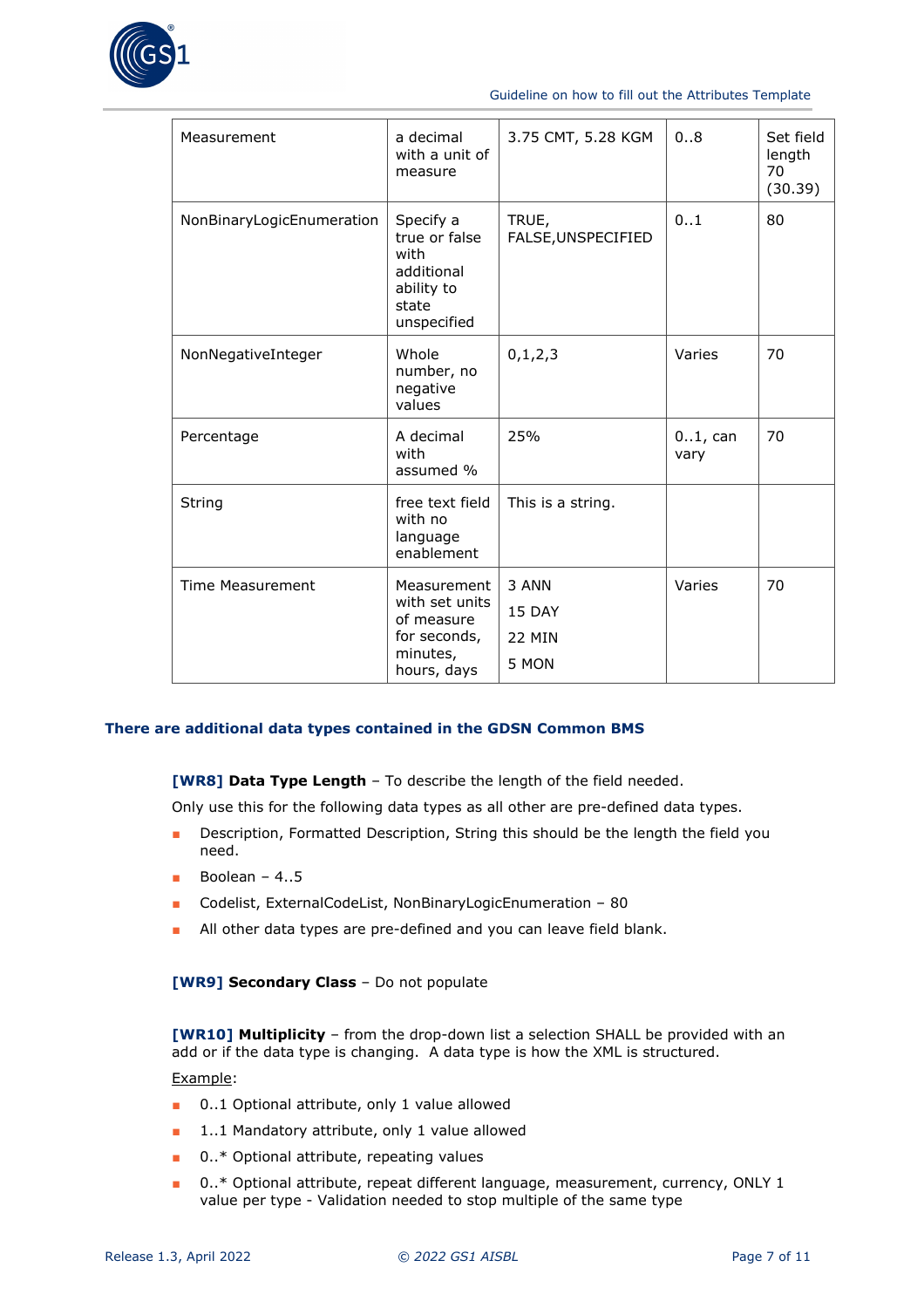

- 0..\* Optional attribute, repeating language, measurement, currency, multiple value per type
- 1.<sup>\*</sup> Mandatory attribute, same as above

**[WR11] Enable Language / Measurement / Currency** – from the drop-down list a selection SHALL be provided with an add or if the data type is changing.

Select Yes for the data type below:

- $\blacksquare$  Amount this is currency enabled
- Description  $-$  this is for multiple language enabled
- Formatted Description if there is a need for a language enablement for a sequence to order the descriptions.
- Measurement a decimal with a unit of measure
- Time Measurement seconds, minutes, hours, days....
- Temperature Measurement

Else select No for all other data types.

**[WR12] Multiple Values** – from the drop-down list a selection SHALL be provided with an add or if the data multiplicity is changing.

Select Yes for the data type below:

- The attribute can have multiple values.
- The attribute can have multiple values for the same language, unit of measure or currency.

Select No for the data type below:

- The attribute can only have 1 value
- The attribute can only have 1 value for the same language, unit of measure or currency.

**[WR13] Associated Attribute** – If the attribute is dependent on another attribute to make business sense of the data, populate the other attribute needed.

**[WR14] Associated Code List** – If the attribute is a codelist populate the codelist that the attribute is using for valid value. This used for new codelist attributes. There should be a code work request submitted with this.

**[WR15] Attribute Definition** –describes the meaning of the attribute's data content in terms of the product or business process to which it applies.

**Note:** A change to a definition SHALL NOT use font colours nor strikethroughs to represent changes in the template.

- Start all Business Definitions with "The", for example: "The code", "The amount", "The indicator" or "The measurement".
- Use common business terms that will be recognized by most users involved with trading the applicable product or implementing the related business process.
- Be aware of, and include where possible, alternate terms used in different geographies or trade channels.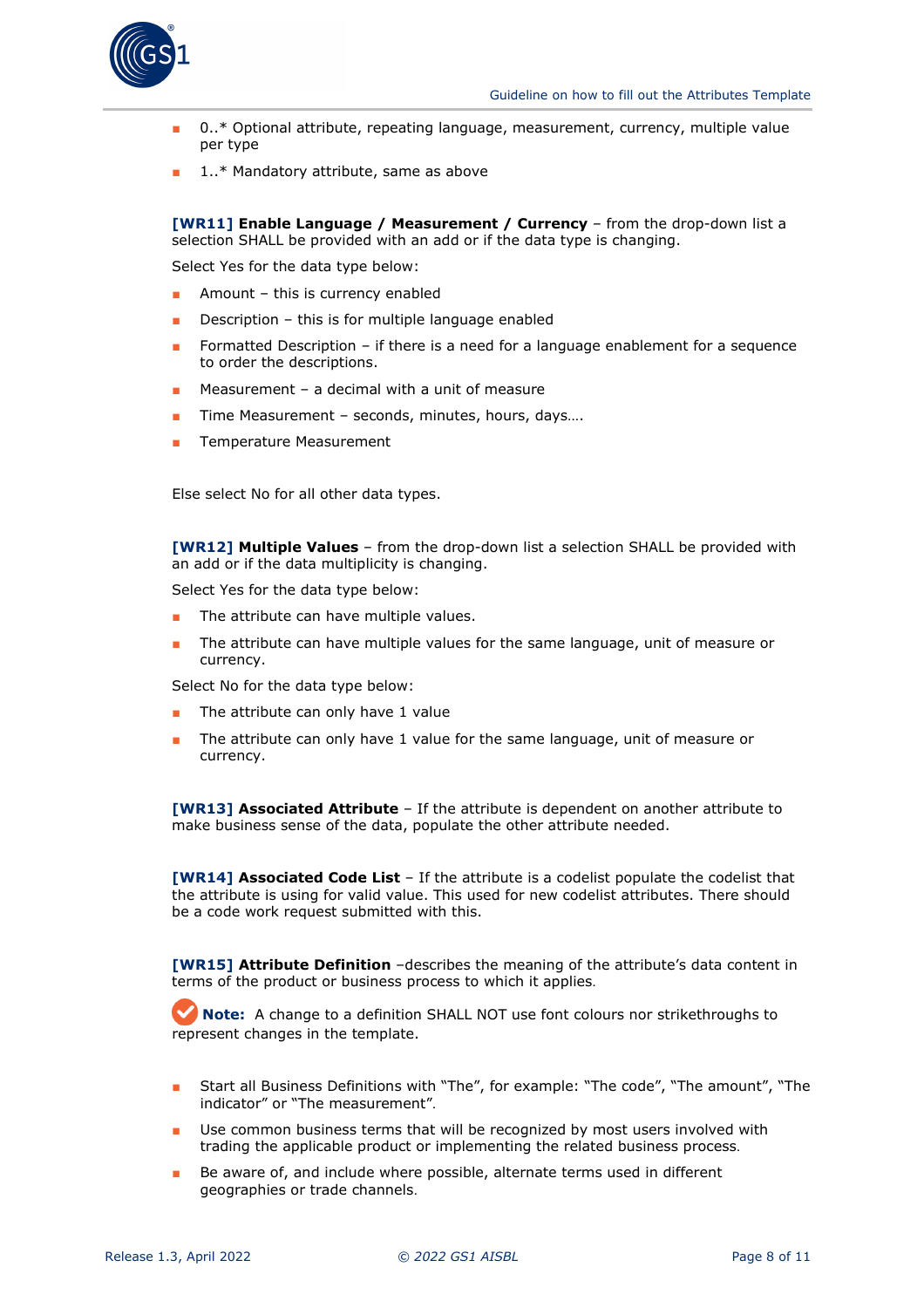

**Note:** Going forward, all GDD attribute definitions are business definitions (i.e., utilise the "Definition" field in the work request template).

#### **TIPS**:

All definitions SHALL have proper punctuation. Make sure you end sentences with a period  $"''$ .

All acronyms SHALL be in parenthesis after the full text of the acronym has been stated.

All acronyms SHALL be extended to the full text in a definition.

A definition SHOULD be able to give a visual representation of the attribute being requested.

Definitions SHALL NOT just repeat the attribute name. Be descriptive and explain what you are requesting the user to populate.

A definition SHALL be able to be understood globally. Avoid using colloquial or local sayings.

Example:

- The code representing the country where the physical or non-physical product is intended to be sold.
- The statement to the consumer on the presence of allergens, based on local rules or regulations, as stated on the product packaging.

**[WR16] Rationale** – Please provide the business rationale for the attribute.

Try to answer the questions:

"Why does the community want/need this?"

"What business benefits can be achieved?"

"What purpose or how does the recipient use this information?"

#### Example

This attribute is needed to support a local regulation for additives. regulation 1234

This SHALL NOT be simply that the "community needs this".

- **[WR17] Business Usage Statement -** conveys the way the information is used in real life by people involved in the product supply chain, from manufacture through consumer purchase.
- Begin usage statements with "Used to" or "Used by".
- When groups of attributes are commonly used together, list these using the statement "Used in conjunction with…".
- Referencing GS1 standards is permissible, but avoid specifying links that may change based on date or release number; do not reference external documents or web sites.

**[WR18] Business Example** - provides explicit examples of how to populate the attribute's data for one or more common use cases.

- Provide multiple examples when needed to help users understand the different ways the attribute could be populated based on product type, geography, business process, etc.
- Use the same specific examples for attributes that are related and are commonly used together.
- For codes, include a representative sample of code names and explain their meanings if not obvious.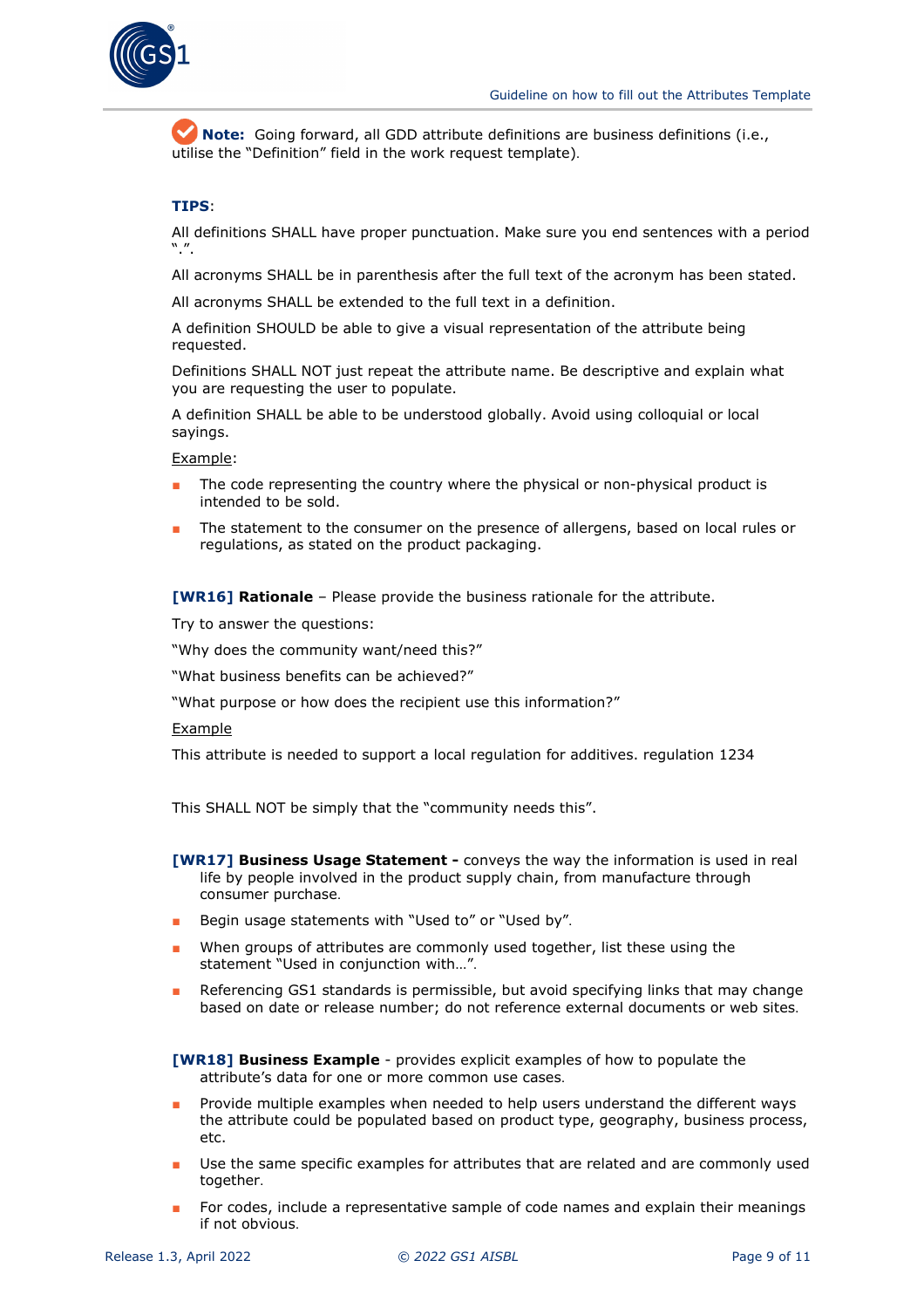

■ Provide (where possible) the actual attribute value that would be populated.

**[WR19] Applicable Validation Rule –** If you are submitting an additional business validation work request, please state the proposed validation rule or state one has been requested**.** 

#### **[WR20] Guidance -**

Provide any business process notes that would help the users to supply/make use of this information provided in this attribute.

Example:

■ This attribute provides the ability to define the level of the additives contained in the trade item. Without this information, the recipient is left to speculate. Population of this attribute comes from the Level of Containment code list.

**[WR21] Trading Partner Neutral Status -** states if the data for recipients can vary by values for trading partners **within a market** or they must remain the same.

Example:

- $TPN Values remain neutral/the same for all trading partners.$
- $TPD Values can change for trading partners (ex. Price attributes)$
- TPN/TPD Values can be neutral but there are instances when they need to vary by trading partner.

**[WR22] Hierarchy Levels Affected -** state which level of the trade item hierarchy a value should be populated on as data is not always applicable to all levels. Examples: Pallet, Case, Base Unit, Consumer Unit, and All.

**[WR23] Comments –** For CHANGE include the text being remove or changed.

#### **[WR24] Global/Local -**

- Global means for this GTIN across all markets the attribute must have the same value. Example Computer memory cannot vary by market.
- Global/Local means the values can vary by market but can be the same globally too. Example descriptions. (Majority of items)
- Local means that the value varies by every market (Very rare)

**[WR25] AVP Requested –** temporary attribute requested (Check with GS1)

**Note:** The communities that implement a temporary attribute will need to migrate to the standard attribute once the new attribute standard is in a standard release.

#### **[WR26] BMS ID (if known)**

#### **Example**

The BMS ID for attribute allergenStatement is 370

**Note:** The BMS ID can be found on the GS1 website.

Web page:<https://www.gs1.org/standards/gdsn>

Select a GS1 GDSN Standards Release

Under "Release Guidance", select document: GS1 GDSN Attributes with BMS ID and xPath